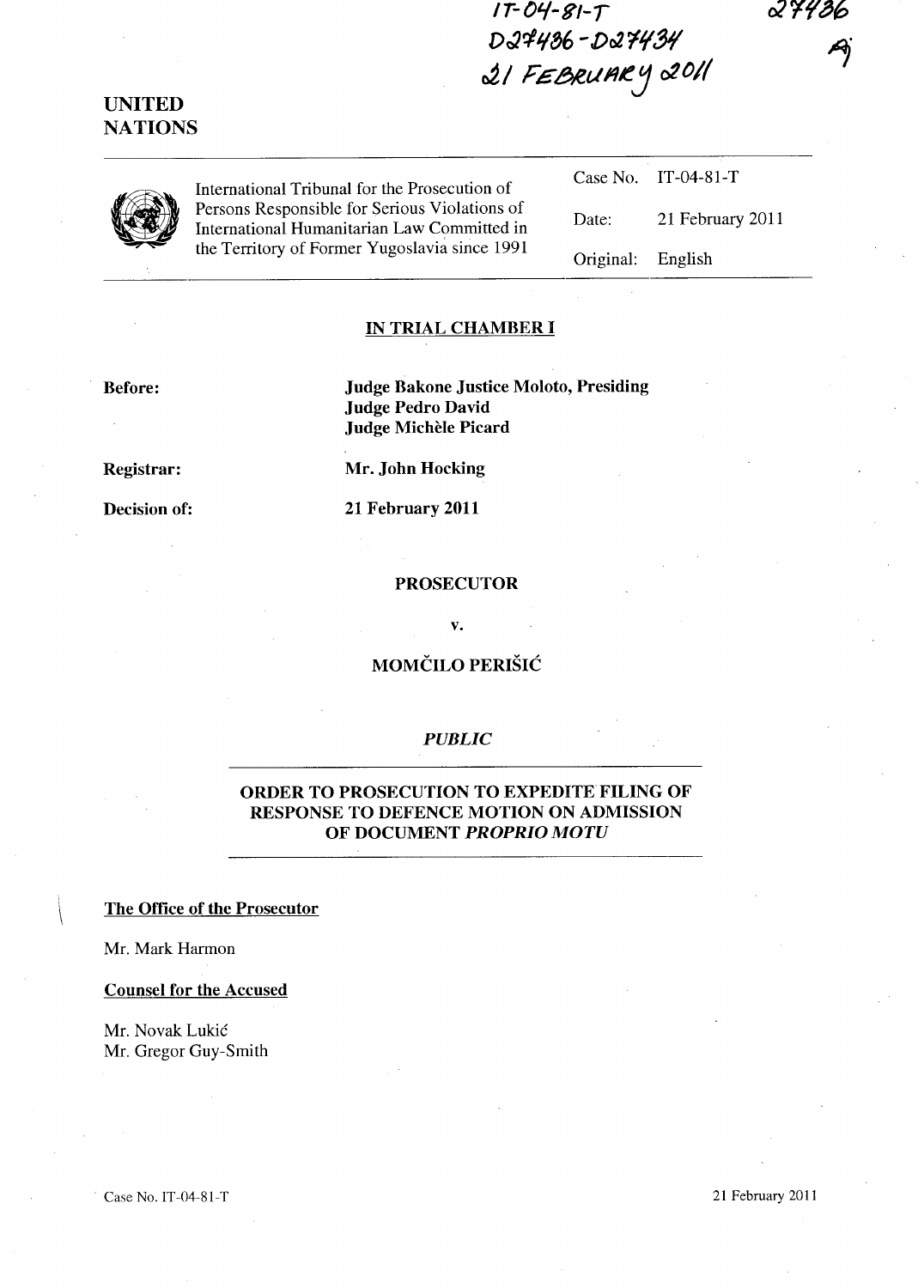**TRIAL CHAMBER I** ("Trial Chamber") of the International Tribunal for the Prosecution of Persons Responsible for Serious Violations of International Humanitarian Law Committed in the Territory of the former Yugoslavia since 1991 ("Tribunal");

**BEING SEISED** of the Defence "Objection to the Admission of Document *Proprio Motu* and Motion for Reconsideration", filed publicly on 21 February 2011 ("Motion");

**CONSIDERING** that in its Motion, the Defence objects to the *proprio motu* admission of document *65ter* 07680 and requests the Trial Chamber to reconsider its decision to admit the said document:<sup>1</sup>

**CONSIDERING** that the Defence rested its case on 11 January 2011 and the Trial Chamber is currently awaiting the final briefs from the parties;<sup>2</sup>

**NOTING** that the Defence requests the Trial Chamber to order the Prosecution to file, if any, an expedited response to this Motion;<sup>3</sup>

**NOTING** the need of expediting the response in order to avoid further delay in closing the trial;

**FINDING** there to be good cause for advancing the Prosecution's response to the Motion;

**PURSUANT** to Rules 54, 126 *his* and 127 of the Rules;

**HEREBY ORDERS** the Prosecution to file a response to the Motion, if any, by Thursday 24 February 2011.